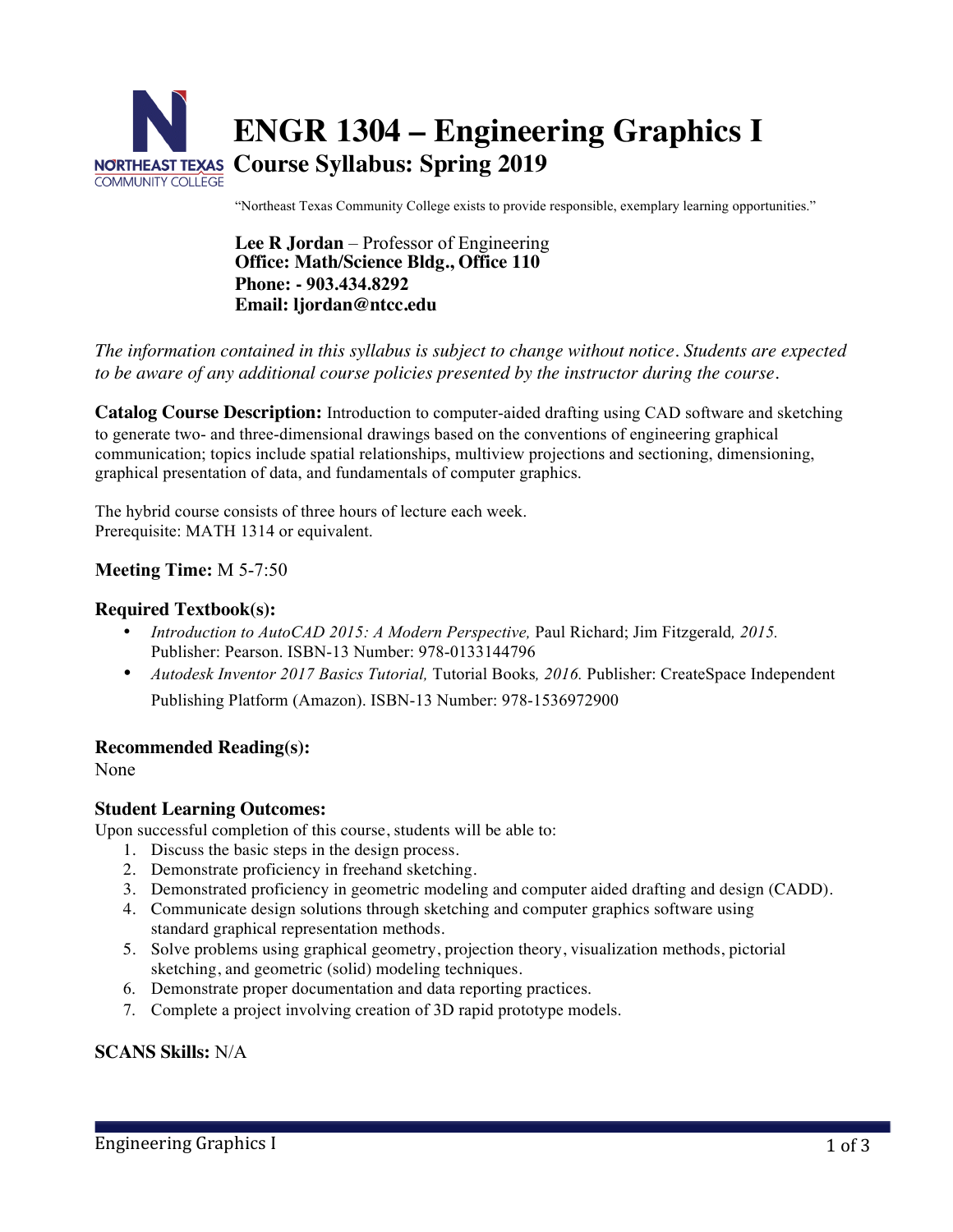# **Course Outline:**

| Chap.          | <b>Title</b>                                                                      | Week           | <b>Key Dates*</b> |
|----------------|-----------------------------------------------------------------------------------|----------------|-------------------|
|                | Course Overview / Intro to AutoCAD / Sketching                                    |                |                   |
| 2/3            | Quick Start Tutorial / Controlling the Drawing Display                            | $\overline{2}$ |                   |
| 4/5            | Basic Drawing Commands / Drawing Tools and Drafting<br>Settings                   | $\mathfrak{Z}$ |                   |
| 6/7            | Managing Object Properties / Basic Editing Techniques                             | $\overline{4}$ |                   |
| 8              | Advanced Editing Techniques / Exam 1                                              | 5              | 2/18              |
| 9/10/11        | Drawing and Editing Complex Objects / Pattern Fills and<br>Hatching / Adding Text | 6              |                   |
| 12/13          | Multiview Drawings / Dimensional Drawings                                         | $\overline{7}$ |                   |
|                | <b>Spring Break</b>                                                               | 8              | 3/11              |
| 13             | Dimensionings Drawings / Exam 2                                                   | 9              | 3/18              |
| 1/2            | Autodesk Inventor Getting Started / Part Modeling Basics                          | 10             |                   |
| 2              | Part Modeling Basics / 3D Printer Basics                                          | II             |                   |
| 3              | <b>Assembly Basics / Printing Parts</b>                                           | 11             |                   |
| $\overline{4}$ | <b>Created Drawings</b>                                                           | 12             |                   |
| 5              | <b>Additional Modeling Tools</b>                                                  | 13             |                   |
|                | Top Down Assembly and Motion Simulation                                           | 14             |                   |
|                | Review for Final Exam                                                             | 15             |                   |
|                | <b>Final Exam</b>                                                                 | 16             | 12/11 or 12/12    |

*\*This calendar will be adjusted to the needs of the course. Changes will be based on the course progress. The in-class exam dates could be moved one or two days up or down. The Final Exam date is fixed and will not change.* 

### **Evaluation/Grading Policy:**

| Exams $(2 \omega 15\% \text{ each})$ | $30\%$        |  |
|--------------------------------------|---------------|--|
| General Assignments/Quizzes          | 50%           |  |
| Final Exam                           | 20%           |  |
|                                      | Total $100\%$ |  |

### **Grading Scale:**

 $A = 90-100\%$ ,  $B = 80-89\%$ ,  $C = 70-79\%$ ,  $D = 60-69\%$ ,  $F = 0-59\%$ 

**Other Course Requirements:** Having access to a personal computer, outside of the classroom, that capable of running AutoCAD will be a valuable asset to the student during the course.

**Student Responsibilities/Expectations:** Regular and punctual attendance at all scheduled classes is expected. Attendance is necessary for successful completion of course work. There is no make-up on in-class quizzes and no allowance to turn in assignments late. Exams missed will be rescheduled only for instances of obvious emergencies, documented illness, and/or NTCC sponsored activities.

### **NTCC Academic Honesty Statement:**

"Students are expected to complete course work in an honest manner, using their intellects and resources designated as allowable by the course instructor. Students are responsible for addressing